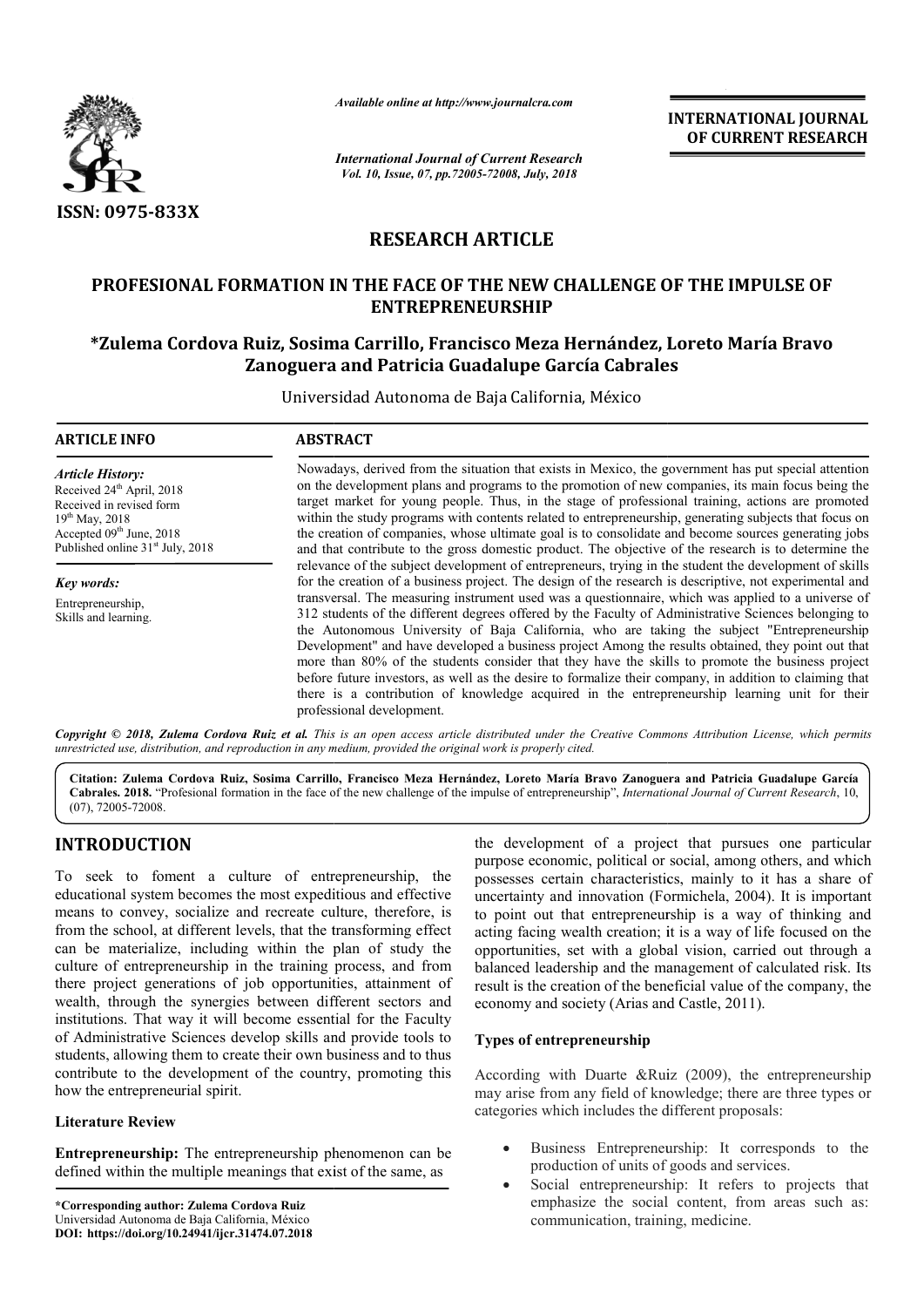Corporate entrepreneurship: It represents the proposals of change and innovation within the organizations and from any discipline or area of knowledge.

## **Entrepreneur**

The entrepreneur is a person with the ability to create, carry out their ideas, generate goods and services, take risks and deal with problems. It is an individual who not only know how to look at its environment, but it can also see and discover opportunities that are hidden. According to Duarte and Ruiz (2009), the entrepreneur is identified because it is able to do something new, to give other use to something that already exists and participate in the transformation of its own life and its surroundings, has capacity to generate ideas, turn them, adapt them, propose alternatives and see an opportunity in a problem. We can say that entrepreneurial skills contribute positively in the development of a project and in the one of the community. The latter, through different paths: creating business, self-employment generation, growth of business already created and formation of social networks (Formichela, 2004).

### **Entrepreneurship in education**

In the last two decades it has been evident in the academic and business environment the rise of entrepreneurship, with the participation of public, private and social institutions. Therefore, to create an entrepreneurial culture it was determined that education is the only means to achieve the transformation and the change of the society (Orrego, 2009). It is considered important the entrepreneurship as a proposal from the basic education that allows expanding the expectations of students and lay groundwork for their professional development, during the different educational stages. By virtue of the fact that the teaching seeks appropriate strategies to develop skills and knowledge that will enable participatory learning environments, therefore, the promotion of entrepreneurship in the educational field allows you to search habits and strategies for the exercise of undertaking (Ramos, 2017). One of the objectives that universities must have today is to gain the good will of entrepreneurship among students, through the creation of theme-related academic programs, where they take advantage of the talent in order to maximize the creativity and innovation. It stands out that students believe that the current profession will allow them to anticipate future potentiate to the creation of his own company (Flowers and palauan, 2013).

## **MATERIALS AND METHODS**

This research is not experimental, with a transactional type design or transverse study. Likewise the design is also a research transactional or transverse to the data that was collected in a single moment, i.e. at a single time. The design is correlational transactional in the sense that it seeks to describe and measure the relationships between the existing variables. The measurement instrument used was a questionnaire consisting of 20 items, composed of a Likert scale. To determine the size of the population it was considered students of Faculty of Administrative Sciences of Autonomous University of Baja California, who presented their business projects, in the entrepreneur expo in the period 2016-2, being 312 student surveyed, who belong to the educational programs

in accounting, business administration, computer science, international business, marketing and tourism management. Once applied the measuring instrument to the entire population we proceeded to the analysis of the data through the use of statistical systems to carry out the interpretation and description of them, making this a discussion and processing the conclusion of this research. In this case the statistical program SPSS version 20 was used.

## **RESULTS**

As part of the results it stands out that according to the population of students of the faculty the work of teaching of the teacher is a priority, in that sense more than 59% is fully in agreement on this, 22% accepts it, which manifests itself in the fact that most consider that teachers have knowledge, however, as shown in figure 1 is not the totality of students who think that the teacher is trained to teach this learning unit.



entrepreneurs.



The formation of an entrepreneurial attitude in students is directly related to innovation, so it requires a favorable environment and an atmosphere that supports it. The role of the educator should enable that students be able to explain why things happen in a certain way. Students were also questioned if the teacher had provided them with the tools and knowledge necessary to carry out the development of their project, which, according to the figure 2, 59.60% agree completely that they obtained those tools, 26.90% agree, 9%were neither in agreement or disagreement and the rest of the students considered that they did not obtain the knowledge necessary to carry out their project.



entrepreneurs

**Figure 2. Tools for the development of the project**

To knowledge that the skills associated with the practice will enable innovation that would facilitate the development of such personal entrepreneurial characteristics. Thus, the entrepreneur is able to act in accordance with this dynamic, assimilating the information, the integration of knowledge and transforming the skills in entrepreneurship (Leite, 2013). With regard to the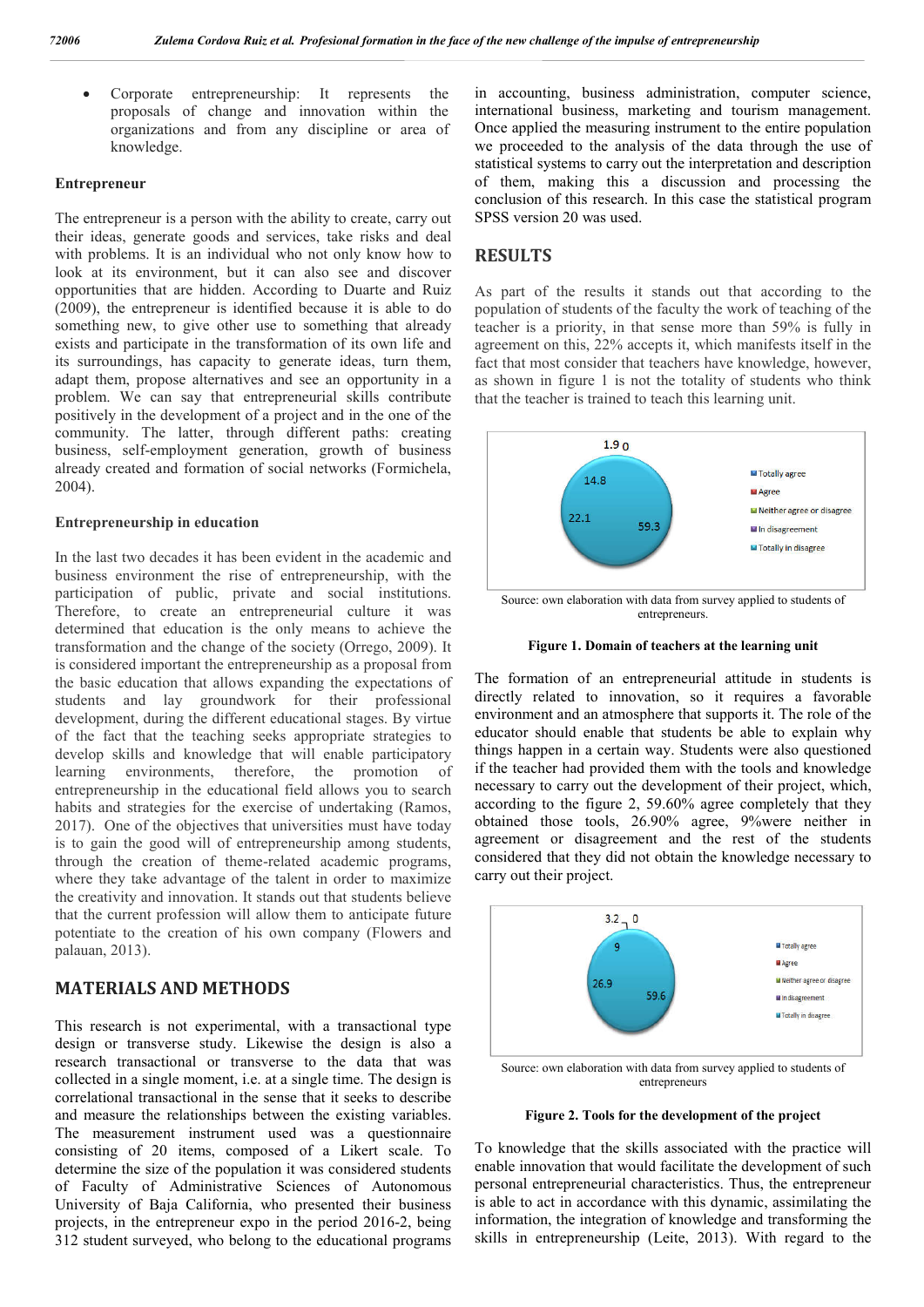skills that have students to promote and sell the project to potential investors was found that 45.50% is fully in agreement that is qualified to do so, the 38.80% is OK, as shown in the figure 3, 84.30% has those skills and confidence to offer your product or service.



Source: own elaboration with data from survey applied to students of entrepreneurs

### **Figure 3. Abilities in order to promote and sell the project to investors**

It is not enough only with teaching, but is important to students to reflect about topics such as the initiative for the search for opportunities and perseverance necessary to meet the challenges that arise along the way. One of the most important results inimparting the learning unit of entrepreneurs is precisely; motivate the student to create their own company, offering products or services that they have designed in this subject, as well as to implement the knowledge acquired not only of this unit of learning, but everything learned during their academic training. In relation to this point, you can see in Figure 4, 83.60% of students have interest in formalizing their project, being the minority in the 16.40% who have no intention of doing so.



Source: own elaboration with data from survey applied to students of entrepreneurs

#### **Figure 4. Formalization of the project of entrepreneurs**

We must be clear in transmitting to students who, to create a company, that is the role of the Entrepreneur As an entrepreneur, in addition to the product or service, you must prove that it knows the market and technology applied to your project will solve a problem. Hence should highlight the importance of planning activities and information necessary to develop a business model, for which the practice and use of dynamics is fundamental. In relation to the contribution of the knowledge acquired in the learning unit for professional development of the student, in a 46.15% are fully in accordance with this, as shown in figure 5, 34% agree, in a 10.90% neither are in agreement nor disagreement, although the majority believes that this subject contributes to their professional training, must be analyzed why it is not the 100% that has this perception.



Source: own elaboration with data from survey applied to students of entrepreneurs

## **Figure 5. Subject of entrepreneurs and their contribution to the professional development**

Cano et al (2003) highlighted in its analysis of entrepreneurial attitudes of university students, which, in relation to the promotion of entrepreneurial culture the interest has resulted in a variety of actions as the inclusion of specific courses on business creation in some plans of study.

## **Conclusion**

When developing the research we were able to see that we can have a considerable number of previous studies that address the theme of the entrepreneurship, which supports the importance, in current times, and how relevant is the forward in the vocational training of students. The impulse to professional entrepreneurs should begin with an assessment of the inherent talents that can be measured with any of the tools available for this purpose. The design of the training of entrepreneurs and the development of relevant skills is not just a matter of transmitting knowledge and teaching tools, requires the establishment of strategic guidelines that encourage and develop personal enterprise features. In such way that we need to view entrepreneurship as a solution to the phenomenon of unemployment through the generation of jobs, contributing to the local economy, state and national levels. In addition to that, with the advice and adequate training, new entrepreneurs regardless of the size at which to start their company, may remain in operation for several years. It is for this reason that is increasingly important in society, to stimulate entrepreneurial culture, being the universities responsible for developing the capacities of entrepreneurship undergraduate and graduate level. Additionally, it is necessary to the fact that we must find the ways and means necessary to provide more information and diffusion of different government programs that are offered for young entrepreneurs, which give many benefits for that to motivate them to create their companies, offering not only economic type support, but also provide them with advice of the different areas that integrate to a company. This is important due to the fact that this type of support is essential to achieve its permanence in the market or increase their competitiveness.

## **REFERENCES**

## **Books**

Cano, C.; García, J. y Gea, A. 2003. Actitudes emprendedoras y creación de empresas en los estudiantes universitarios, (146-160) Almería, España:Servicio de Publicaciones de la Universidad de Almería y Consejo Social de la Universidad de Almería